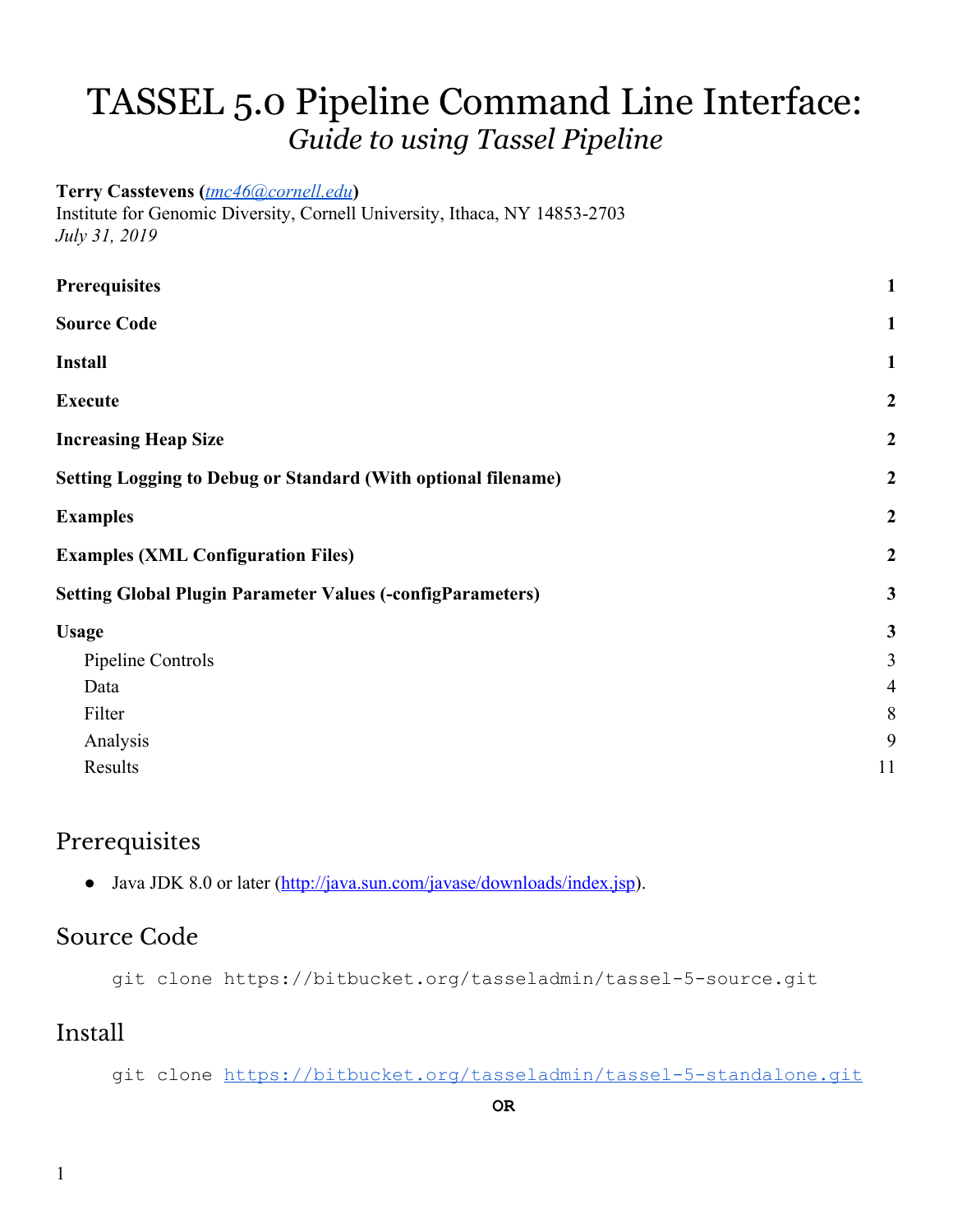#### <https://bitbucket.org/tasseladmin/tassel-5-standalone/downloads/?tab=tags>

#### <span id="page-1-0"></span>Execute

On Windows, use run\_pipeline.bat to execute the pipeline.

In UNIX, use run\_pipeline.pl to execute the pipeline. If you are using a Bash Shell on Windows, you may need to change the following line to use a ; instead of a :.

```
my $CP = join(":", @f1);
```
To launch the Tassel GUI that automatically executes a pipeline, use start\_tassel.bat or start tassel.pl instead of run pipeline.bat or run pipeline.pl respectively.

These scripts have a \$top variable that can be changed to the absolute path of your installation. That way, you can execute them any directory.

### <span id="page-1-1"></span>Increasing Heap Size

To modify the initial or maximum heap size available to the Tassel Pipeline, either edit run\_pipeline.pl or specify values via the command line.

./run pipeline.pl -Xms512m -Xmx10g -fork1 ...

#### <span id="page-1-2"></span>Setting Logging to Debug or Standard *(With optional filename)*

```
./run_pipeline.pl -debug [<filename>] …
./run pipeline.pl -log [<filename>] ...
```
# <span id="page-1-3"></span>Examples

```
./run pipeline.pl -fork1 -h chr1 5000sites.txt -ld -ldd png -o
chr1 5000sites ld.png
./run pipeline.pl -fork1 -h chr1 5000sites.txt -ld -ldd png -o
chr1_5000sites_ld.png
./run pipeline.pl -fork1 … -fork2 … -combine3 -input1 -input2 … -fork4
-<flag> -input3
```
# <span id="page-1-4"></span>Examples *(XML Configuration Files)*

This command runs the Tassel Pipeline according to the specified configuration file... Configuration files are standard XML notation. The tags are the same as the below documented flags although no beginning dash is used. See the example pipelines directory for some common XML configurations.

```
./run pipeline.pl -configFile config.xml
```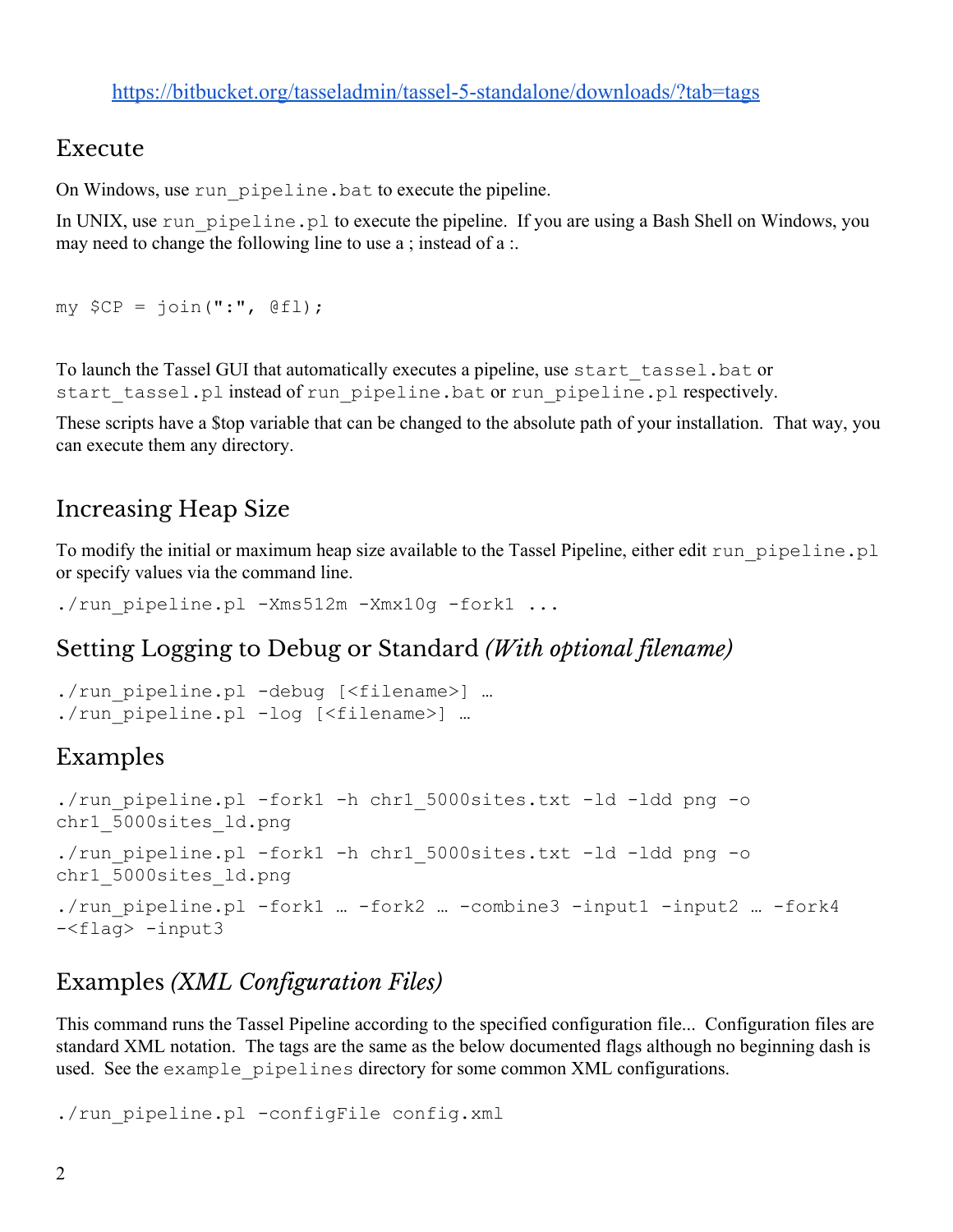This command creates the XML configuration file from the original command line flags. Simply insert the -createXML and filename at the beginning. Only the XML is created. It does not run the pipeline...

```
./run pipeline.pl -createXML config.xml -fork1 ...
```
This command translates the specified XML configuration file back into the original command line flags... It does not run the pipeline...

```
./run pipeline.pl -translateXML config.xml
```
# <span id="page-2-0"></span>Setting Global Plugin Parameter Values *(-configParameters)*

This flag defines plugin parameter values to be used during a TASSEL execution. Values are used in the following priority (highest to lowest).

- 1. User specified value (i.e. -method Dominance\_Centered\_IBS)
- 2. Specified by -configParameters <filename>
- 3. Plugin default value

#### **Example (i.e. config.txt)...**

host=localHost user=sqlite password=sqlite DB=/Users/terry/temp/phgSmallSeq/phgSmallSeq.db DBtype=sqlite ExportPlugin.format=VCF KinshipPlugin.method=Dominance\_Centered\_IBS

#### **Example Usage…**

./run pipeline.pl -configParameters config.txt

#### <span id="page-2-1"></span>**Usage**

<span id="page-2-2"></span>

| <b>Pipeline Controls</b> |                                                                                                                                                                                                                                                    |
|--------------------------|----------------------------------------------------------------------------------------------------------------------------------------------------------------------------------------------------------------------------------------------------|
| -fork <id></id>          | This flag identifies the start of a pipeline<br>segment that should be executed sequentially.<br><id> can be numbers or characters (no spaces). No<br/>space between -fork and <id> either. Other flags<br/>can reference the <id>.</id></id></id> |
|                          | NOTE: This flag is no longer required. The<br>pipeline will automatically run the necessary                                                                                                                                                        |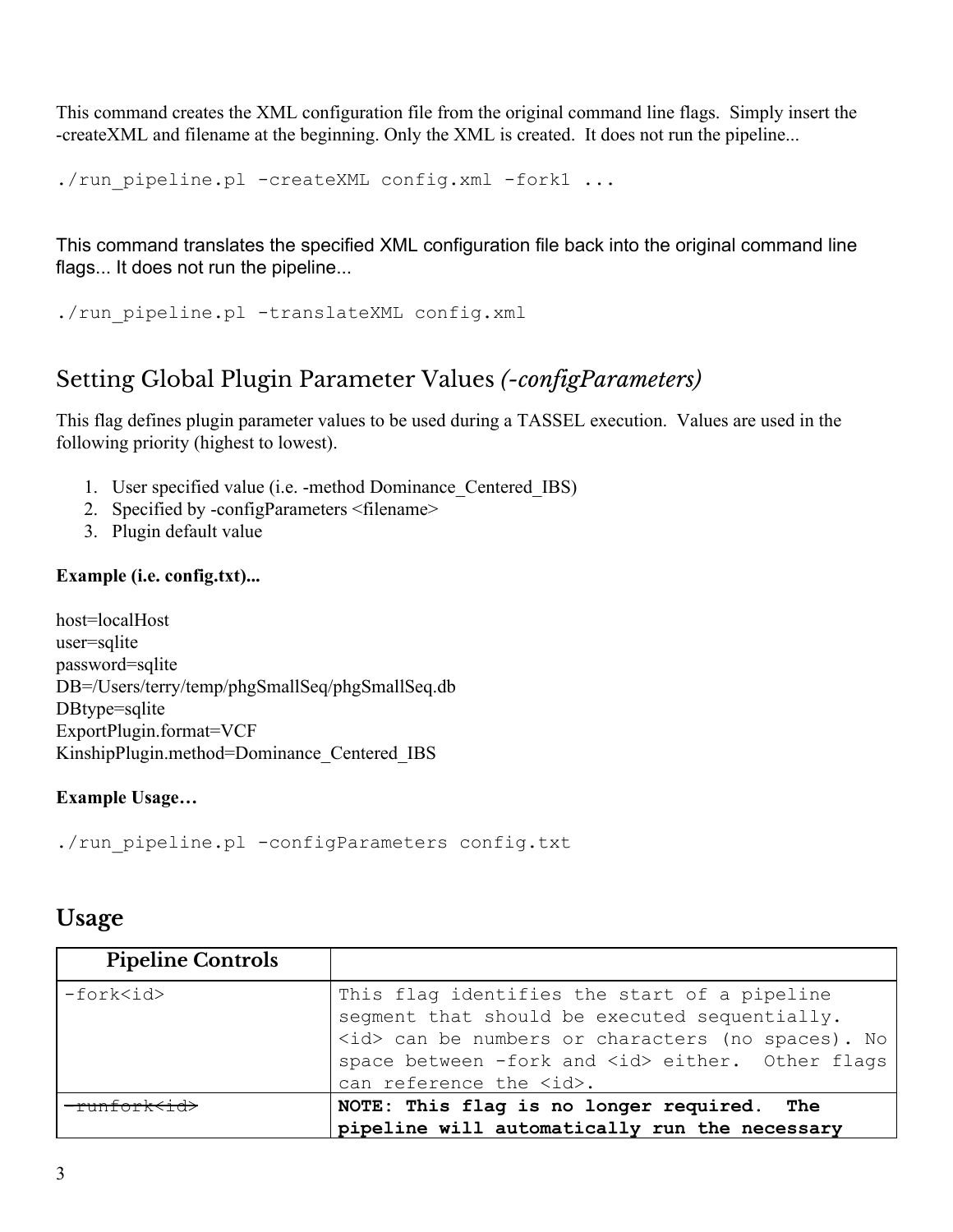<span id="page-3-0"></span>

|                                    | forks. This flag identifies a pipeline segment to           |
|------------------------------------|-------------------------------------------------------------|
|                                    | execute. This will usually be the last argument.            |
|                                    | This explicitly executes the identified pipeline            |
|                                    | segment. This should not be used to execute                 |
|                                    | pipeline seqments that receive input from other             |
|                                    | pipeline segments. Those will start automatically           |
|                                    | when it receives the input.                                 |
| $-$ input $\langle id \rangle$     | This specifies a pipeline segment as input to the           |
|                                    | plugin prior to this flag. That plugin must be              |
|                                    | in the current pipeline segment. Multiple of                |
|                                    | these can be specified after plugins that accept            |
|                                    | multiple inputs.                                            |
|                                    |                                                             |
|                                    | ./run pipeline.pl -fork1 -h genotype.hmp.txt                |
|                                    | -fork2 -r phenotype.txt -combine3 -input1 -input2           |
|                                    | -intersect                                                  |
|                                    |                                                             |
|                                    | ./run pipeline.pl -fork1 -h genotype.hmp.txt                |
|                                    | -fork2 -includeTaxaInFile taxaList1.txt -input1             |
|                                    | -export file1 -fork3 -includeTaxaInFile                     |
|                                    | taxaList2.txt -input1 -export file2                         |
| -inputOnce <id></id>               | This specifies a pipeline segment as a one-time             |
|                                    | input to a -combine. As such, this flag should              |
|                                    | follow -combine. After the -combine has received            |
|                                    |                                                             |
|                                    | data from this input, it will use it for every              |
|                                    | iteration. Whereas -combine waits for data                  |
|                                    | specified by -input each iteration. Multiple of             |
|                                    | these can be specified.                                     |
| -combine <id></id>                 | This flag starts a new pipeline segment with a              |
|                                    | CombineDataSetsPlugin at the beginning. The                 |
|                                    | CombineDataSetsPlugin is used to combine data               |
|                                    | sets from multiple pipeline segments. Follow this           |
|                                    | flag with -input <id> and/or -inputOnce<id> flags</id></id> |
|                                    | to specify which pipeline segments should be                |
|                                    | combined.                                                   |
| -printMemoryUsage                  | This prints memory used. Can be used in multiple            |
|                                    | places in the pipeline.                                     |
|                                    | ./run pipeline.pl -fork1 -h mdp genotype.hmp.txt            |
|                                    | -printMemoryUsage -KinshipPlugin -endPlugin                 |
|                                    | -printMemoryUsage                                           |
|                                    |                                                             |
| Data                               |                                                             |
|                                    | If the filename to be imported begins with                  |
|                                    | "http", it will be treated as an URL.                       |
| -t <trait file=""></trait>         | Loads trait file as numerical data.                         |
| -s <phylip file=""></phylip>       | Loads PHYLIP file.                                          |
| -r <phenotype file=""></phenotype> | Same at -t                                                  |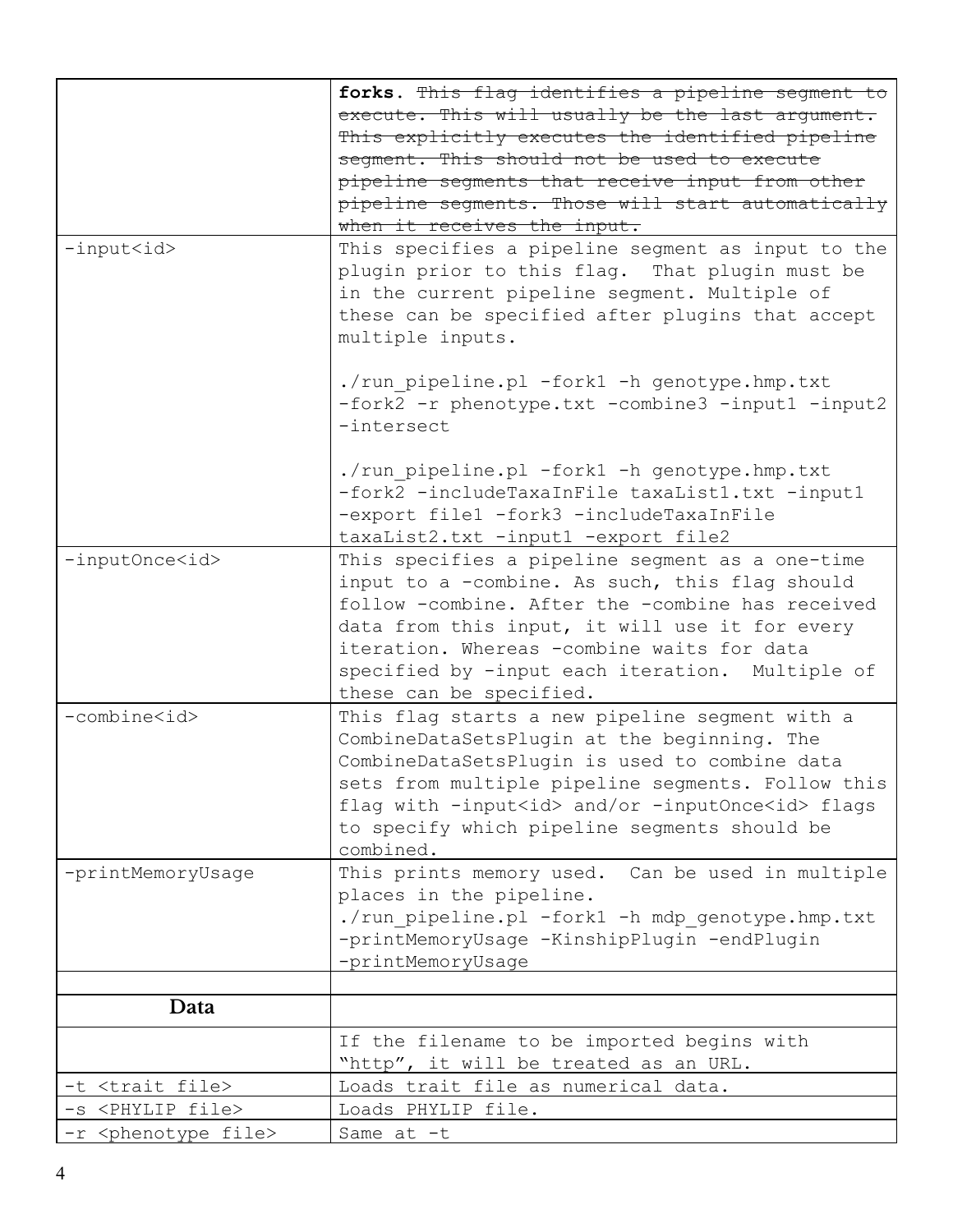| -k <kinship file=""></kinship>                                                            | Loads kinship file as square matrix.                                |
|-------------------------------------------------------------------------------------------|---------------------------------------------------------------------|
| -q <population< td=""><td>Loads population structure file as numerical</td></population<> | Loads population structure file as numerical                        |
| structure file>                                                                           | data.                                                               |
| -h <hapmap file=""></hapmap>                                                              | Loads hapmap file (.hmp.txt or .hmp.txt.gz)                         |
| -h5 <hdf5 file=""></hdf5>                                                                 | Loads HDF5 Alignment file (.hmp.h5).                                |
| -plink -ped <ped< td=""><td>Loads Plink format given ped and map files.</td></ped<>       | Loads Plink format given ped and map files.                         |
| filename> -map <map< td=""><td></td></map<>                                               |                                                                     |
| filename>                                                                                 |                                                                     |
| -fasta <filename></filename>                                                              | Loads FASTA file.                                                   |
| -table                                                                                    | Loads a Table (i.e. exported from LD, MLM).                         |
| -vcf <filename></filename>                                                                | Loads VCF file.                                                     |
| -importGuess <filename></filename>                                                        | Uses Tassel Guess function to load file.                            |
| -hdf5Schema <hdf5< td=""><td>This inspects the HDF5 file for it's internal</td></hdf5<>   | This inspects the HDF5 file for it's internal                       |
| filename>                                                                                 | structure / schema.                                                 |
|                                                                                           | ./run pipeline -hdf5Schema file.h5 -export                          |
|                                                                                           | schema.txt                                                          |
| -projection <filename></filename>                                                         | ./run pipeline.pl -vcf file.vcf -projection                         |
|                                                                                           | file.pa -export output.hmp.txt                                      |
| -sortPositions                                                                            | Sorts genotype positions during import (Supports                    |
|                                                                                           | Hapmap, Plink, VCF)                                                 |
| -convertTOPMtoHDF5                                                                        | This converts TOPM file into a HDF5 formated TOPM                   |
| <topm filename=""></topm>                                                                 | file. New files extension will be .topm.h5.                         |
|                                                                                           | ./run pipeline.pl -convertTOPMtoHDF5                                |
|                                                                                           | file.topm.bin                                                       |
|                                                                                           |                                                                     |
| -retainRareAlleles                                                                        | Sets the preference whether to retain rare                          |
| <true false=""  =""></true>                                                               | alleles. Notice this has no meaning for                             |
|                                                                                           | Nucleotide data. Only data that has more than 14                    |
|                                                                                           | states at a given site (not including Unknown)                      |
|                                                                                           | are affected. If true, states more rare than the                    |
|                                                                                           | first 14 by frequency are changed to Rare (Z).                      |
|                                                                                           | If false, they are changed to Unknown (N).                          |
|                                                                                           |                                                                     |
| -union                                                                                    | This joins (union) input datasets based taxa.                       |
|                                                                                           | This should follow a -combine specification.                        |
| -intersect                                                                                | This joins (intersect) input datasets based taxa.                   |
|                                                                                           | This should follow a -combine specification.                        |
| -separate                                                                                 | This separates an input into its components if                      |
| <chromosomes></chromosomes>                                                               | possible. For example, alignments separated by                      |
|                                                                                           | chromosome (locus). For alignments, optionally                      |
|                                                                                           | specify list of chromosomes (separated by commas                    |
|                                                                                           | and no spaces) to separate. Specifying nothing                      |
|                                                                                           | returns all chromosomes. Example:                                   |
|                                                                                           | run pipeline.pl -fork1 -h file.hmp.txt -separate                    |
|                                                                                           |                                                                     |
|                                                                                           |                                                                     |
| -homozygous                                                                               | $3, 6$ -export<br>This converts any heterozygous values to unknown. |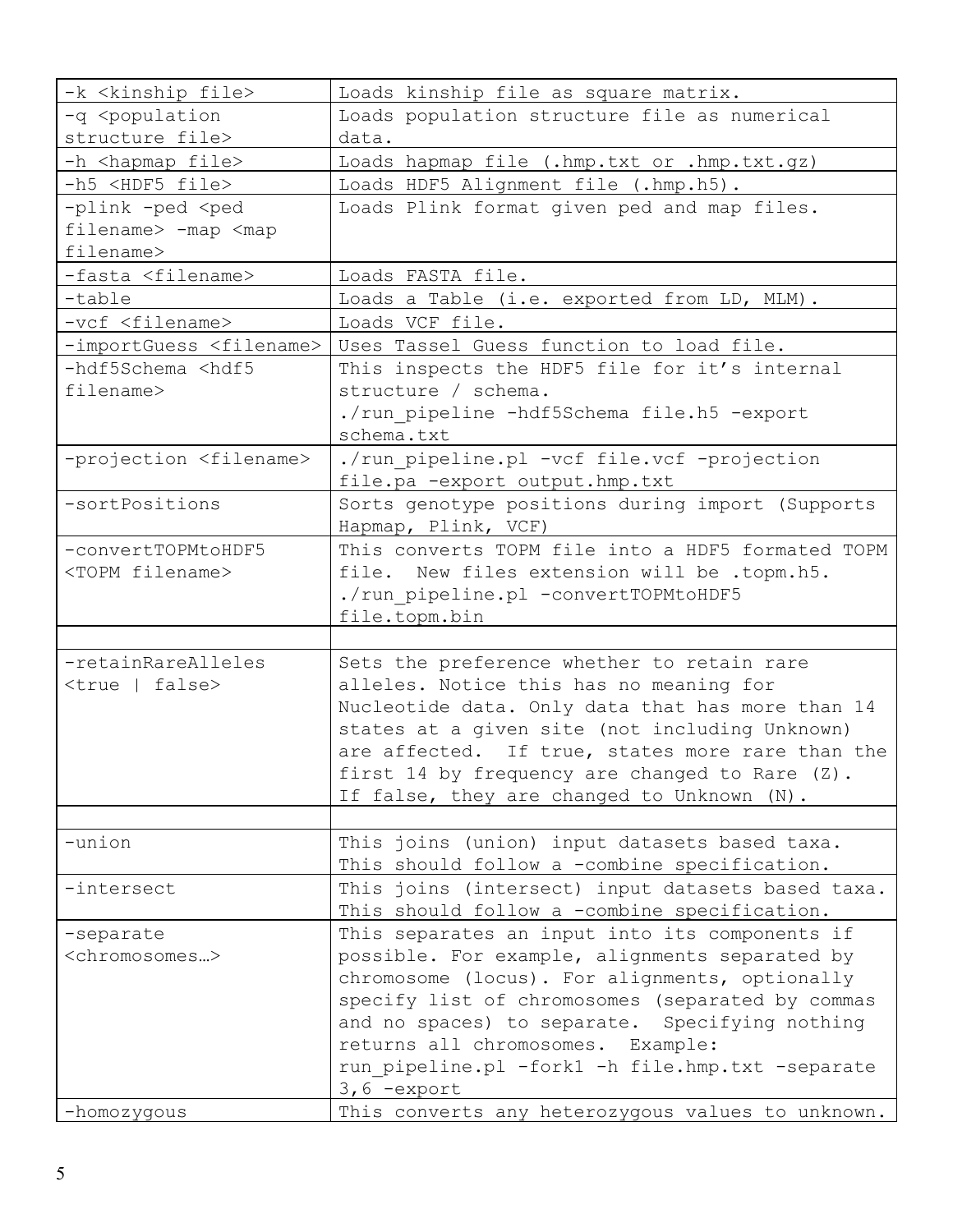|                                                                                                             | ./run pipeline.pl -h file.hmp.txt -homozygous<br>-export                                                                                                                                                                                                                                                                                                                                                                                                                                                                                                                                                                                                                                                                                                                                                                                                                             |
|-------------------------------------------------------------------------------------------------------------|--------------------------------------------------------------------------------------------------------------------------------------------------------------------------------------------------------------------------------------------------------------------------------------------------------------------------------------------------------------------------------------------------------------------------------------------------------------------------------------------------------------------------------------------------------------------------------------------------------------------------------------------------------------------------------------------------------------------------------------------------------------------------------------------------------------------------------------------------------------------------------------|
| -mergeGenotypeTables                                                                                        | Merges multiple Alignments regardless of taxa or<br>site name overlap. Undefined taxa / sites are<br>set to UNKNOWN. Duplicate taxon / site set to<br>last Alignment processed. Example:<br>run pipeline.pl -fork1 -h file1.hmp.txt -fork2 -h<br>file2.hmp.txt -combine3 -input1 -input2<br>-mergeGenotypeTables -export files merged.hmp.txt                                                                                                                                                                                                                                                                                                                                                                                                                                                                                                                                        |
| -mergeAlignmentsSameSite<br>s -input <files> -output<br/><math>&lt;</math>filename<math>&gt;</math></files> | Merges Alignments assuming all sites are the same<br>in all Hapmap files. Input files separated by<br>commas without spaces. The resulting file may<br>have incorrect major/minor alleles, strand,<br>center, etc. It uses values from first specified<br>input file. Checks that Site Name, Chromosome,<br>and Physical Position match for each site.<br>Example: run pipeline.pl -fork1<br>-mergeAlignmentsSameSites -input<br>file1.hmp.txt, file2.hmp.txt -output temp                                                                                                                                                                                                                                                                                                                                                                                                           |
| -export <file1, file2,=""></file1,>                                                                         | Exports input dataset to specified filename(s).<br>If no -exportType follows this parameter, the<br>exported format will be determined by the type of<br>input (i.e. Genotype Tables will default to<br>Hapmap format, Distance Matrix with default to<br>SqrMatrix). Other exportable datasets only have<br>one format option. Therefore, there is no need to<br>specify -exportType. Specify none, one, or<br>multiple filenames matching the number of input<br>data sets. If no filenames, the files will be<br>named the same as the input data sets. If only<br>one specified for multiple data sets, a count<br>starting with 1 will be added to each resulting<br>file. If multiple filenames (separated with<br>commas but no spaces), there should be one for<br>each input. When exporting Hapmap files, if the<br>extension is .hmp.txt.gz, the file will be<br>gzipped. |
| -exportType <type></type>                                                                                   | Defines format that previously specified -export<br>should use. Type can be Hapmap, HapmapDiploid,<br>HDF5, VCF, Plink, Phylip Seq, Phylip Inter,<br>Fasta, Text, ReferenceProbability, Depth,<br>SqrMatrix, SqrMatrixRaw (for MultiBLUP),<br>SqrMatrixBin (for MultiBLUP), Phenotype,<br>PlinkPhenotype, Table.                                                                                                                                                                                                                                                                                                                                                                                                                                                                                                                                                                     |
| -exportIncludeAnno true<br>false                                                                            | Indicates whether to include annotations in<br>exported file if format allows.                                                                                                                                                                                                                                                                                                                                                                                                                                                                                                                                                                                                                                                                                                                                                                                                       |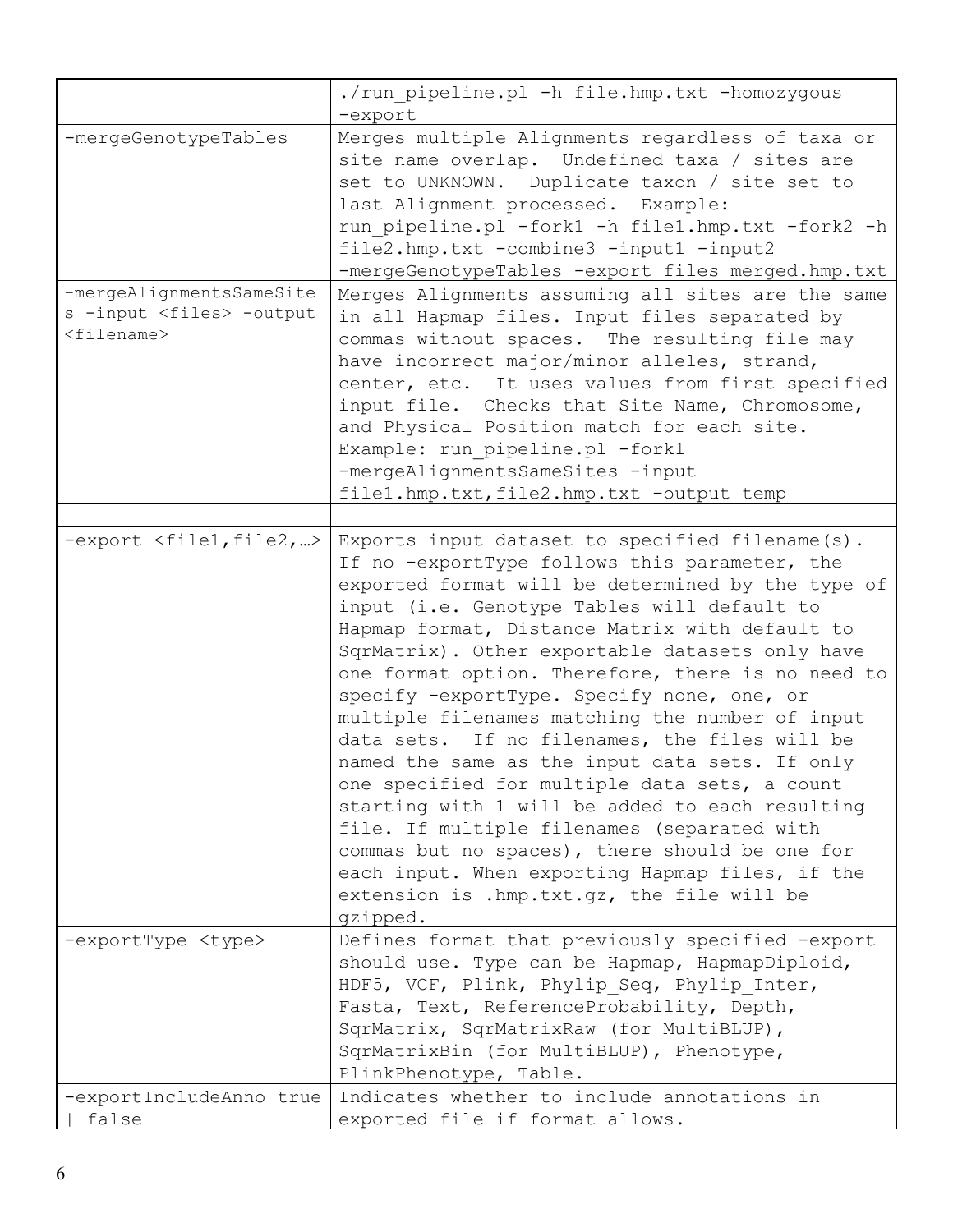| -exportIncludeDepth<br>true   false                 | Indicates whether to include depth in exported<br>file if format allows.                                                                                                                                                                                                                                                                                       |
|-----------------------------------------------------|----------------------------------------------------------------------------------------------------------------------------------------------------------------------------------------------------------------------------------------------------------------------------------------------------------------------------------------------------------------|
|                                                     |                                                                                                                                                                                                                                                                                                                                                                |
| -includeTaxa<br>$\langle$ taxon1, taxon2, >         | Filters input alignment to only include specified<br>taxa. The taxa should be separated with commas<br>and no spaces.                                                                                                                                                                                                                                          |
| -includeTaxaInFile<br>$<$ filename $>$              | Filters input alignment to only include taxa<br>specified in file. The taxa cannot have spaces.<br>Individual taxa should be separated by<br>whitespace.                                                                                                                                                                                                       |
| -excludeTaxa<br>$\langle$ taxon1, taxon2, >         | Filters input alignment to exclude specified<br>taxa. The taxa should be separated with commas<br>and no spaces.                                                                                                                                                                                                                                               |
| -excludeTaxaInFile<br>$<$ filename $>$              | Filters input alignment to exclude taxa specified<br>in file. The taxa cannot have spaces. Individual<br>taxa should be separated by whitespace.                                                                                                                                                                                                               |
| -includeSiteNames<br>$\leq$ siteName1, siteName2, > | Filters input alignment to only include specified<br>site names. The site names should be separated<br>with commas and no spaces.                                                                                                                                                                                                                              |
| -includeSiteNamesInFile<br>$<$ filename $>$         | Filters input alignment to only include site<br>names specified in file. The site names cannot<br>have spaces. Individual site names should be<br>separated by whitespace.                                                                                                                                                                                     |
| -excludeSiteNames<br>$\langle$ taxon1, taxon2, >    | Filters input alignment to exclude specified site<br>names. The site names should be separated with<br>commas and no spaces.                                                                                                                                                                                                                                   |
| -excludeSiteNamesInFile<br>$<$ filename $>$         | Filters input alignment to exclude site names<br>specified in file. The site names cannot have<br>spaces. Individual site names should be separated<br>by whitespace.                                                                                                                                                                                          |
| -excludeLastTrait                                   | This removes last column of Phenotype data. For<br>example Can be used to remove last column of<br>population structure for use with MLM or GLM.                                                                                                                                                                                                               |
| -subsetSites <num></num>                            | This filters an alignment to include a random<br>subset of sites. If <num> is &gt;=1, it specifies<br/>the total number of sites to keep. If it is a<br/>decimal, it specifies the fraction of sites to<br/>keep. Adding the flag "-step" immediately after<br/><num> tells the plugin to space the selected<br/>sites evenly instead of randomly.</num></num> |
| -subsetTaxa <num></num>                             | This filters an alignment to include a random<br>subset of taxa. If $\langle num \rangle$ is $>=1$ , it specifies the<br>total number of taxa to keep. If it is a decimal,<br>it specifies the fraction of taxa to keep. Adding                                                                                                                                |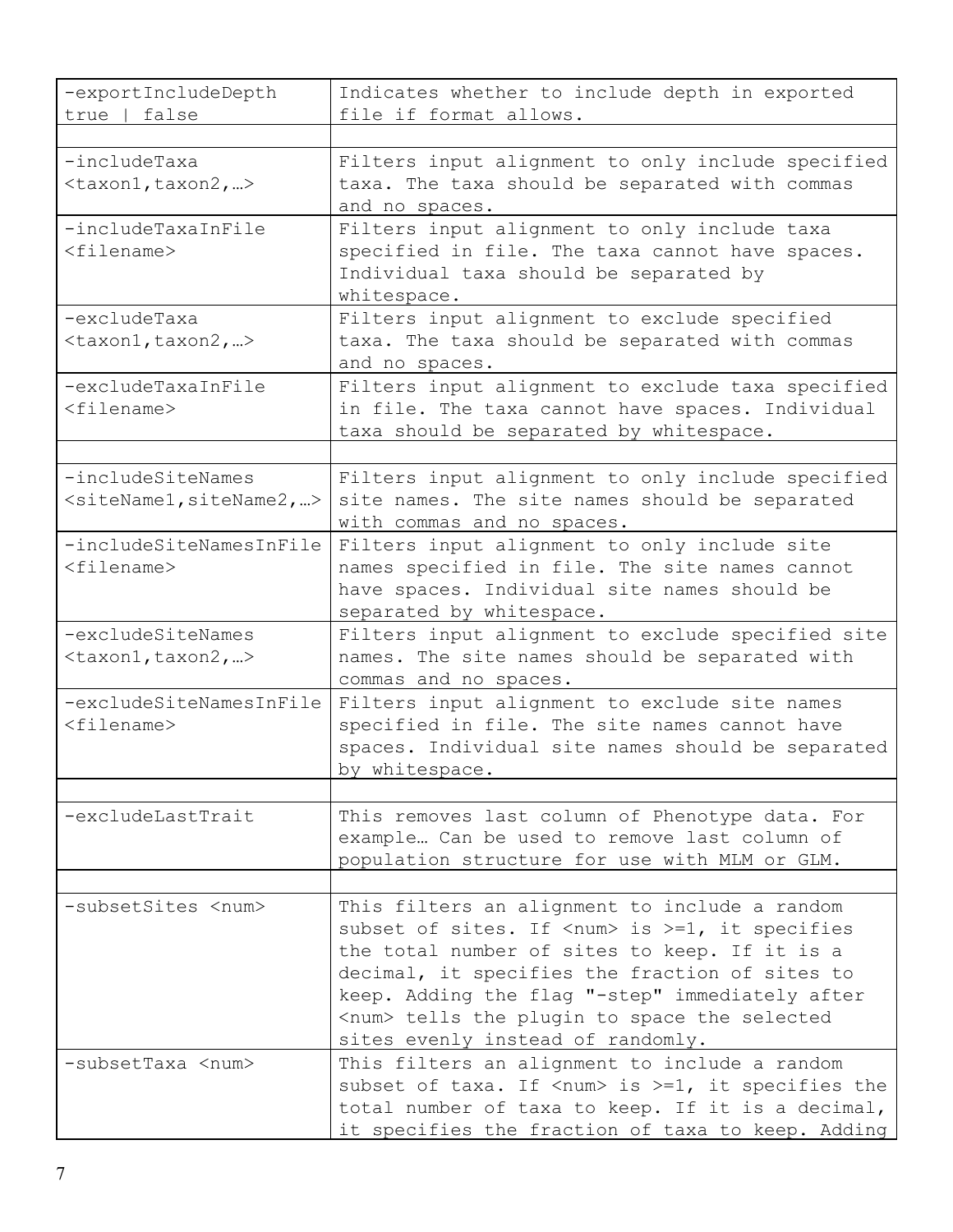<span id="page-7-0"></span>

|                                                                | flag "-step" immediately after <num> tells the<br/>plugin to space the selected taxa evenly instead<br/>of randomly.</num>                         |
|----------------------------------------------------------------|----------------------------------------------------------------------------------------------------------------------------------------------------|
| -step                                                          | This tells the previously specified -subsetTaxa<br>or -subsetSites plugin to select sites/taxa<br>evenly across the alignment instead of randomly. |
| <del>-numericalGenoTransform</del><br><del><type></type></del> | https://bitbucket.org/tasseladmin/tassel-5-source<br>/wiki/UserManual/NumericalGenotype/NumericalGenot<br>ype                                      |
|                                                                | ./run pipeline.pl -h mdp genotype.hmp.txt<br>-NumericalGenotypePlugin -endPlugin -export<br>output -exportType ReferenceProbability                |
| -newCoordinates <map<br>filename&gt;</map<br>                  | This converts alignment to new coordinates<br>specified in given map file.                                                                         |
| -synonymizer                                                   | Runs the Synonymizer using the input dataset.                                                                                                      |
| Filter                                                         |                                                                                                                                                    |
|                                                                |                                                                                                                                                    |
| -filterAlign                                                   | Filters an alignment by sites.                                                                                                                     |
| -filterAlignMinCount                                           | Specifies the minimum count (default: 1) for the                                                                                                   |
| $<$ num $>$                                                    | previously specified -filterAlign.                                                                                                                 |
| -filterAlignMinFreq                                            | Specifies the minimum frequency (default: 0.0)                                                                                                     |
| $<$ num $>$                                                    | for the previously specified -filterAlign.                                                                                                         |
| -filterAlignMaxFreq                                            | Specifies the maximum frequency (default 1.0) for<br>the previously specified -filterAlign.                                                        |
| -filterAlignStart <num></num>                                  | Specifies the starting site index (default value:<br>0) for the previously specified -filterAlign.                                                 |
| -filterAlignEnd <num></num>                                    | Specifies the end site index (default value: last<br>site in alignment) for the previously specified<br>-filterAlign.                              |
| -filterAlignLocus<br>$<$ name $>$                              | Specifies the Locus to be used with the starting<br>and ending physical positions if defined.<br>Defaults to first Locus in the Alignment.         |
| -filterAlignStartPos<br>$<$ num $>$                            | Specifies the starting physical position (default<br>is first site) for the previously specified<br>-filterAlign.                                  |
| -filterAlignEndPos<br>$<$ num $>$                              | Specifies the end physical position (default is<br>last site) for the previously specified<br>-filterAlign.                                        |
| -filterAlignExtInd                                             | Indicates that the last specified -filterAlign<br>should extract indels. This is not done by<br>default.                                           |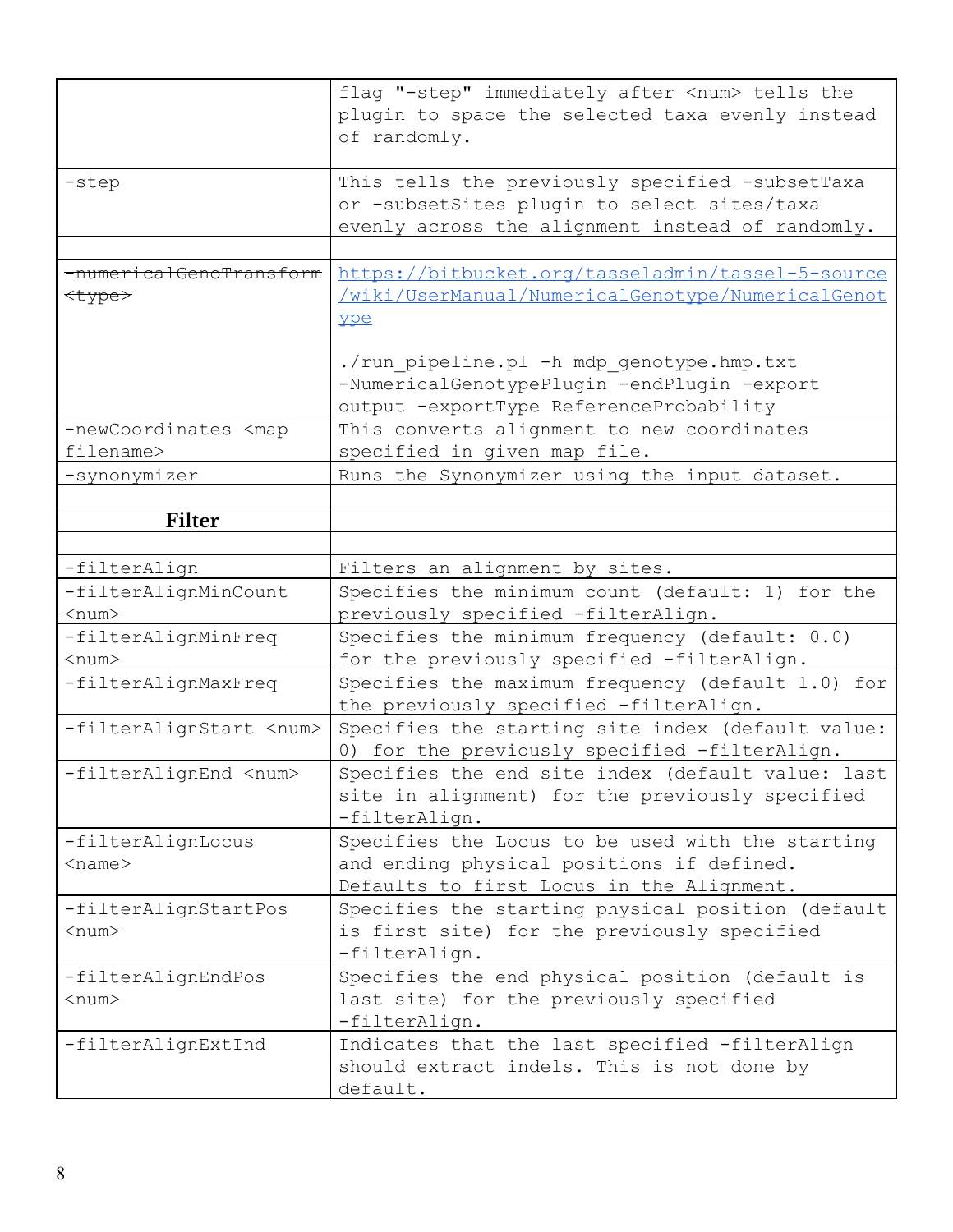<span id="page-8-0"></span>

| -filterAlignRemMinor                       | Indicates that the last specified -filterAlign<br>should remove minor SNP states. This is not done<br>by default.                                                   |
|--------------------------------------------|---------------------------------------------------------------------------------------------------------------------------------------------------------------------|
| -filterAlignSliding                        | Indicates that the last specified -filterAlign<br>should use sliding windows. This is not done by<br>default.                                                       |
| -filterAlignHapLen<br>$<$ num $>$          | Specifies the haplotype length (default value: 3)<br>if using sliding windows.                                                                                      |
| -filterAlignStepLen<br>$<$ num $>$         | Specifies the step length (default value: 3) if<br>using sliding windows.                                                                                           |
|                                            |                                                                                                                                                                     |
| Analysis                                   |                                                                                                                                                                     |
|                                            | GLM Flags are deprecated Please use<br>run pipeline.pl -FixedEffectLMPlugin                                                                                         |
| <del>-glm</del>                            | This takes a Phenotype dataset as input that is<br>usually the intersection of sequence data, trait<br>data, and population structure (optional).                   |
| -glmOutputFile                             | This sends GLM results to specified filename.                                                                                                                       |
| <del><filename></filename></del>           |                                                                                                                                                                     |
| -glmMaxP <number></number>                 | This restricts the output file to entries with P<br>values no larger than number specified.                                                                         |
| -glmPermutations                           | This sets the number of permutations. Default is                                                                                                                    |
| <del>≺number&gt;</del>                     | to not do run permutations.                                                                                                                                         |
|                                            |                                                                                                                                                                     |
| $-mlm$                                     | This takes a Phenotype dataset as input (usually<br>the intersection of sequence data, trait data,<br>and population structure (optional)) and a<br>Kinship matrix. |
| -mlmVarCompEst <method></method>           | Defines the Variance Component Estimation for the<br>previously specified -mlm. Method can be P3D<br>(default) or EachMarker.                                       |
| -mlmCompressionLevel<br>$\text{clevel}$    | Defines the Compression Level for the previously<br>specified -mlm. Level can be Optimum (default),<br>Custom, or None.                                             |
| -mlmCustomCompression<br><number></number> | This specifies the compression when compression<br>level is Custom. Default value is 1.0.                                                                           |
| -mlmOutputFile<br>$<$ filename $>$         | This sends MLM results to specified filename.                                                                                                                       |
| -mlmMaxP <number></number>                 | This restricts the output file to entries with P<br>values no larger than number specified.                                                                         |
|                                            |                                                                                                                                                                     |
| -diversity                                 | Creates a Diversity Analysis step that uses an<br>Alignment as input                                                                                                |
| -diversityStartBase                        | This sets start base for the previously specified                                                                                                                   |
| <number></number>                          | -diversity. Default is 0.                                                                                                                                           |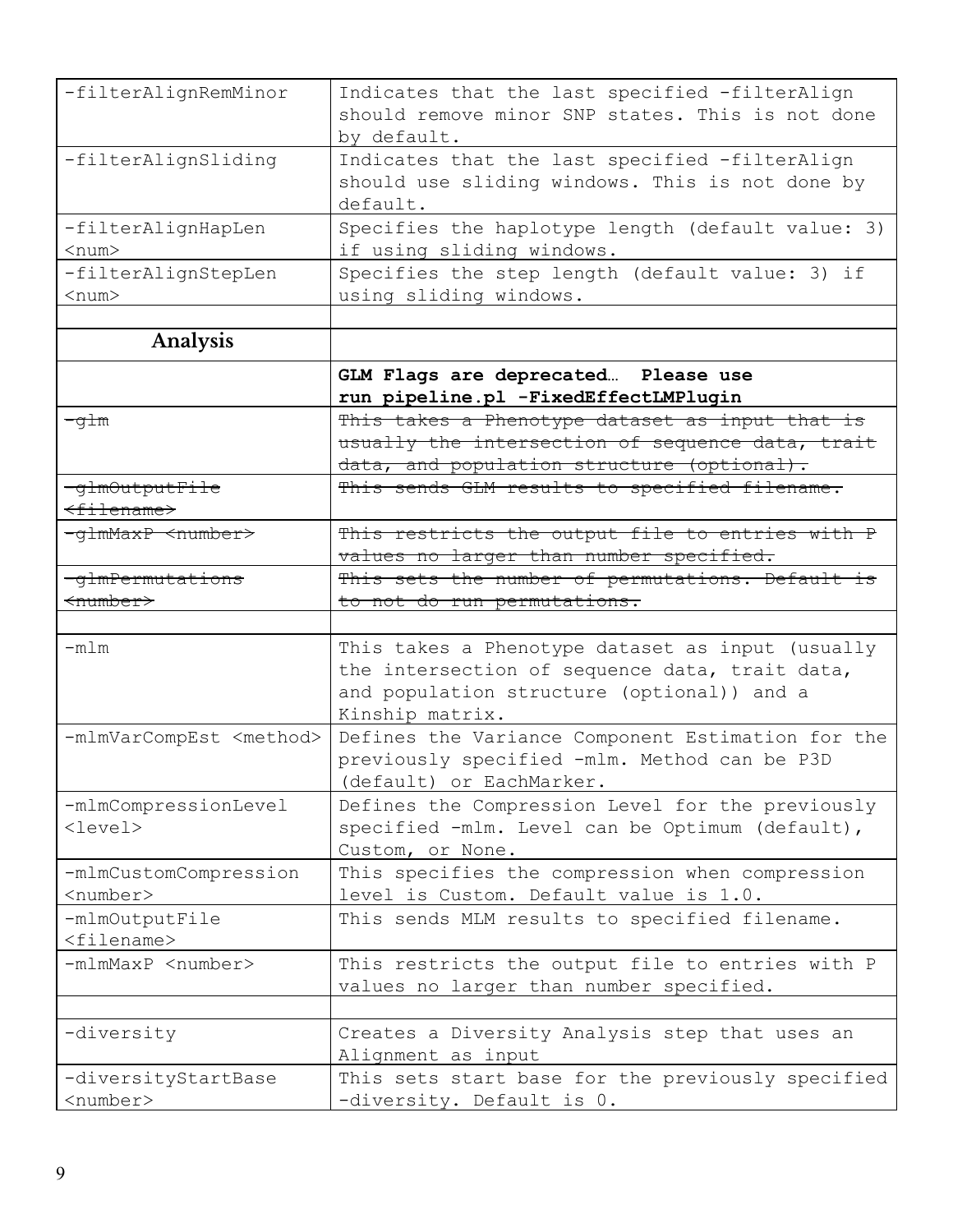| -diversityEndBase<br><number></number>                                             | This sets end base for the previously specified<br>-diversity. Default is last site.                                                                                                                                 |
|------------------------------------------------------------------------------------|----------------------------------------------------------------------------------------------------------------------------------------------------------------------------------------------------------------------|
| -diversitySlidingWin                                                               | This uses sliding window analysis for the<br>previously specified -diversity.                                                                                                                                        |
| -diversitySlidingWinStep<br>$<$ number><br>-diversitySlidingWinSize<br>$<$ number> | This sets the sliding window step size for the<br>previously specified -diversity. Default is 100.<br>This sets the sliding window size for the<br>previously specified -diversity. Default is 500.                  |
| $-ld$                                                                              | Creates LinkageDisequilibriumPlugin. Uses<br>Alignment from previous step to analysis linkage<br>disequilibrium.                                                                                                     |
| -ldPermNum <number></number>                                                       | This sets permutation number for the previously<br>specified -1d. Default is 1000.                                                                                                                                   |
| -ldRapidAnalysis true<br>false                                                     | Sets whether to use rapid analysis for the<br>previously specified -ld. Default is true.                                                                                                                             |
| -ldWinSize <number></number>                                                       | Sets the window size for the previously specified<br>-1d. Default is 50.                                                                                                                                             |
| -ldType <type></type>                                                              | Sets the LD type for the previously specified<br>-1d. Options are All, SlidingWindow (Default),<br>and SiteByAll.                                                                                                    |
| -ldTestSite <number></number>                                                      | Sets the test site for when LD type is set to<br>SiteByAll.                                                                                                                                                          |
| -ldHetTreatment <type></type>                                                      | Sets the LD Heterozygous Treatment Method. Type<br>can be Haplotype (For Inbred Lines), Homozygous<br>(Default - Uses only homozygous site -<br>heterozygotes set to missing), or Genotype (Not<br>Implemented Yet). |
| <del>-ck</del>                                                                     | Calculates Kinship from Marker Data. Deprecated:<br>Please use ./run pipeline.pl -KinshipPlugin                                                                                                                      |
| -tree <clustering<br>method&gt;</clustering<br>                                    | This creates a tree using given clustering<br>method: Neighbor (default) or UPGMA. When<br>exporting, use -exportType Text to get text<br>version.                                                                   |
| -treeSaveDistance true<br>false                                                    | This saves the distance matrix of a tree.<br>Default is true.                                                                                                                                                        |
| -distanceMatrix                                                                    | Calculate the distance matrix of given Alignment.                                                                                                                                                                    |
| -distMatrixRanges                                                                  | Calculates genetic distances for given taxon in<br>specified physical position ranges.                                                                                                                               |
| -distMatrixRangesLocus<br>$<$ locus $>$                                            | Locus that specified physical positions<br>corresponds.                                                                                                                                                              |
| -distMatrixRangesTaxon<br><taxon></taxon>                                          | Taxon of interest.                                                                                                                                                                                                   |